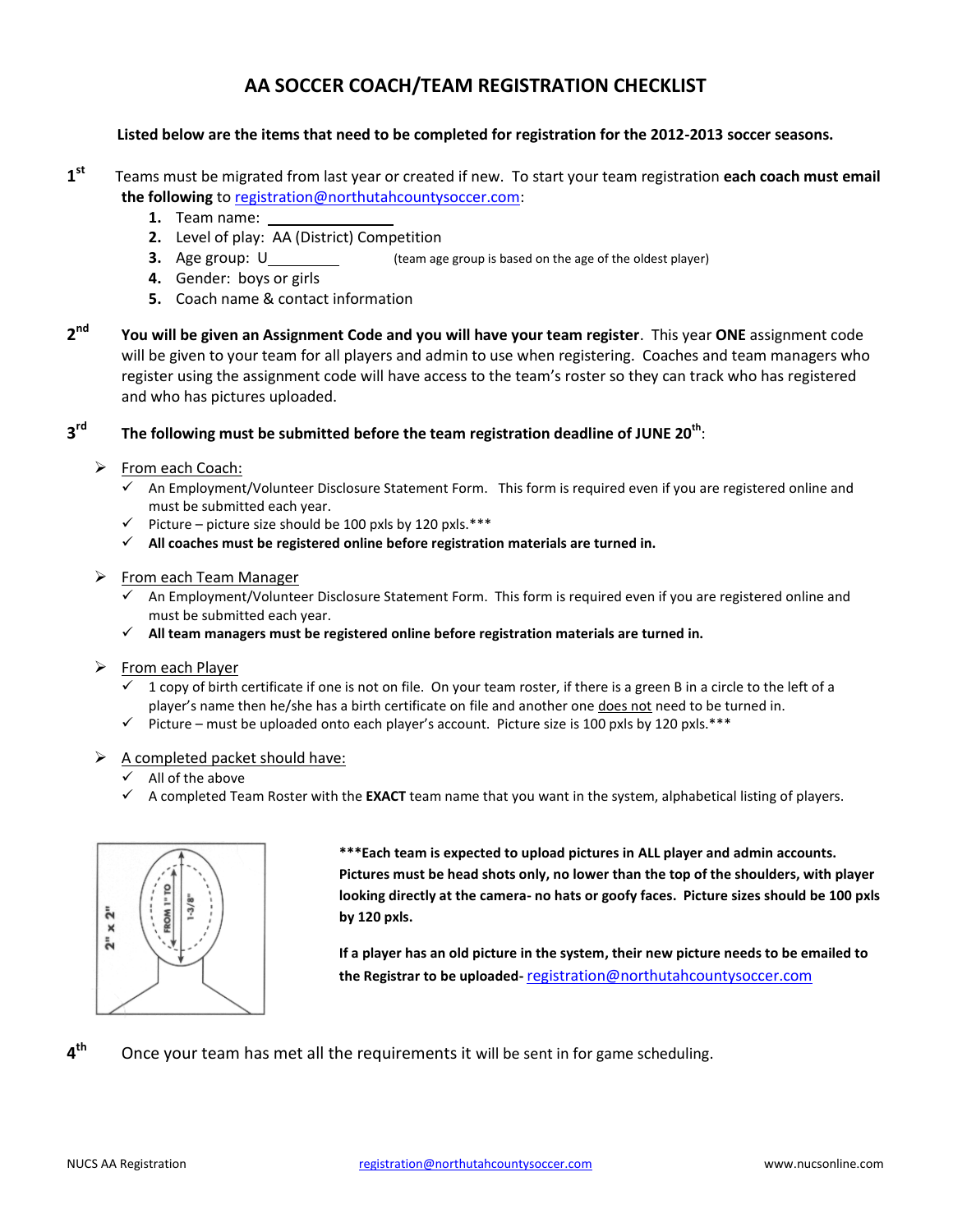**AA Team Roster** (For Coach Convenience)

| Team Name:                |       | Level of Play:                  |  |  |
|---------------------------|-------|---------------------------------|--|--|
| Age Group:                |       | Boys/Girls:                     |  |  |
| Coach:                    |       | License Level:                  |  |  |
| Phone: (Home)             | Work: | Cell:                           |  |  |
| Email Address:            |       |                                 |  |  |
| <b>Assistant Coach:</b>   |       | License Level:                  |  |  |
| Phone: (Home)             | Work: | Cell:                           |  |  |
| Email Address:            |       |                                 |  |  |
| <b>Assistant Coach:</b>   |       | License Level:                  |  |  |
| Phone: (Home)             | Work: | Cell:                           |  |  |
| Email Address:            |       |                                 |  |  |
| <b>Team Manager</b>       |       |                                 |  |  |
| Phone:(Home)              | Work: | Cell:                           |  |  |
| <b>Email Address:</b>     |       |                                 |  |  |
|                           |       |                                 |  |  |
| $\mathbf{D}$ $\mathbf{L}$ |       | Registered<br>Birth<br>D1.1.1.1 |  |  |

|                   | Players | Registered | Birth       | Photo |  |
|-------------------|---------|------------|-------------|-------|--|
|                   |         | On-Line    | Certificate |       |  |
| 1.                |         |            |             |       |  |
| 2.                |         |            |             |       |  |
| 3.                |         |            |             |       |  |
| 4.                |         |            |             |       |  |
| 5.                |         |            |             |       |  |
| 6.                |         |            |             |       |  |
| $\overline{7}$ .  |         |            |             |       |  |
| 8.                |         |            |             |       |  |
| 9.                |         |            |             |       |  |
| 10.               |         |            |             |       |  |
| 11.               |         |            |             |       |  |
| 12.               |         |            |             |       |  |
| 13.               |         |            |             |       |  |
| 14.               |         |            |             |       |  |
| 15.               |         |            |             |       |  |
| 16.               |         |            |             |       |  |
| 17.               |         |            |             |       |  |
| 18.               |         |            |             |       |  |
| 19.               |         |            |             |       |  |
| 20.               |         |            |             |       |  |
| $\overline{21}$ . |         |            |             |       |  |
| 22.               |         |            |             |       |  |

Roster Sizes: **U9** (minimum of 8 and maximum of 10), **U10-U11** (minimum of 10 and maximum of 14**),** 

**U12-U15** (minimum of 11 and maximum of 18), **U16-U19** (minimum of 11 and maximum of 22)

\*\*\*Any additional information (assistant coaches and/or team managers) put on the back or attach an additional page with the information.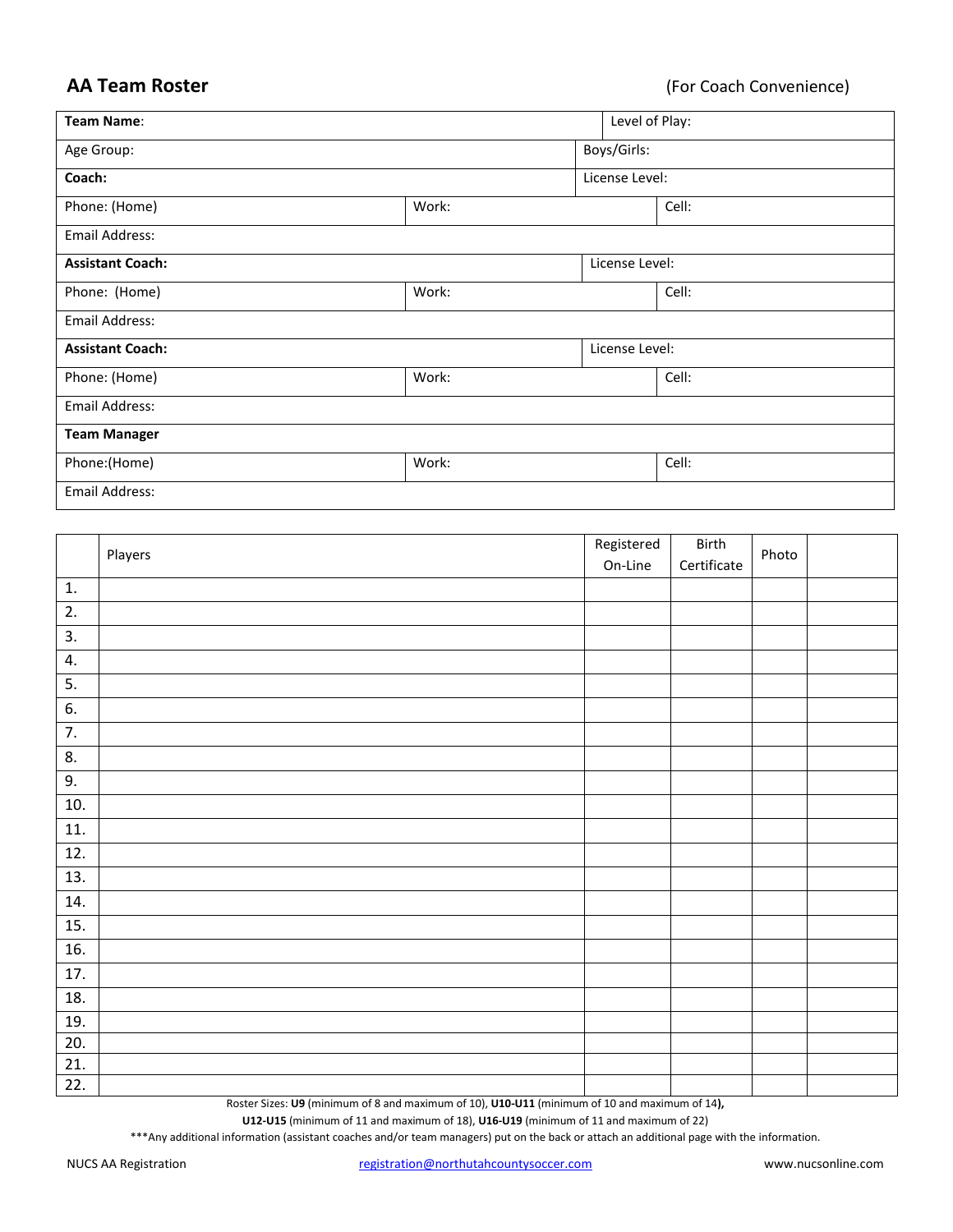# **ONLINE REGISTRATION INSTRUCTIONS** (Forward to Parents)

- **1.** Prepare a picture BEFORE beginning the registration process (see step 12 for details).
- 2. Enter the URL uysa.nucsaacomp.affinitysoccer.com If you have multiple children competing, but for different clubs or play level (AA, recreational, or AAA), you must use the different URL for each club/level.
- **3.** Click on the "Registration" tab at the top of the page. **DO NOT SIGN IN WITH YOUR USER NAME AND PASSWORD AT THIS POINT**.
- **4.** Click on either "Player Registration" or "Coach/Admin Registration", depending on who you are registering. Then click on Option #1. Only use Option #2 if the player/family has never registered with this system before.

### **OPTION #1 INSTRUCTIONS**

- **5.** Enter your user name and password and click on "Login".
- **6.** Click on "Continue" if the player you are registering in this club is listed. Otherwise click "Add a new player".
- **7.** Enter the required information (player name, gender, birth date) and then click on "add".
- **8.** Review family members registering. If you have another child playing for this club you may add them now by clicking on "add new player". If you have another child playing for a different club/play level, you must register them under that club's URL, not this one. If you are not registering another player for this club click on "continue".
- **9.** Click "Register as a Player" at the right of each family member that will be registering for this club.
- **10.** Enter your assignment code provided by your coach or team administrator.
- **11.** Select the play level- "District" for AA.
- **12.** On the player information page double check all of the information, then do the following:
	- A. **Fill out the elementary school you live closest to, not the one you go to or went to**. This is for geographic reasons only.
	- B. Click on "click here to show photo or birth certification upload" and follow the prompts to **upload your player's photo**. Pictures must be head shots only, no lower than the top of the shoulders, no hats or goofy faces. Picture sizes should be 100 pxls by 120 pxls.



Once a picture is uploaded only the state office or a Certified Registrar may change the picture.

If a player has an old picture in the system their new picture needs to be emailed to the Registrar to be uploaded- registration@northutahcountysoccer.com

- C. Add emergency contact information and any medical information necessary.
- D. Click "save" to move on.
- **13.** Review players registering and if everything is correct click on "continue".
- **14.** Check "I accept" in each box to the right of each ELA if you give consent, then click "Agree and continue" at the bottom of the page.
- **15.** Review information about Real Salt Lake ticket promotional offer. Select your payment method and "continue". You CANNOT skip this step. If you do not submit payment your player's registration will automatically be cancelled.
- **16.** Enter your credit card information and "submit payment".
- **17.** Print all forms and give them to your team administrator/coach. Make sure you sign anything that needs your signature. Your coach must have a copy of the registration form as it is a medical release. You do not need to print the ELA's unless you want them for your own information.

### **OPTION #2 INSTRUCTIONS**

- **6.** Fill out "Parent" information. You will need to create a user name and password. Write these down and save them where you can find them again. You will need these anytime you want to access your soccer account. Then click on "save and continue".
- **7.** Click on "Add a new player" button.
- **8.** Follow instructions #6 through #16 above.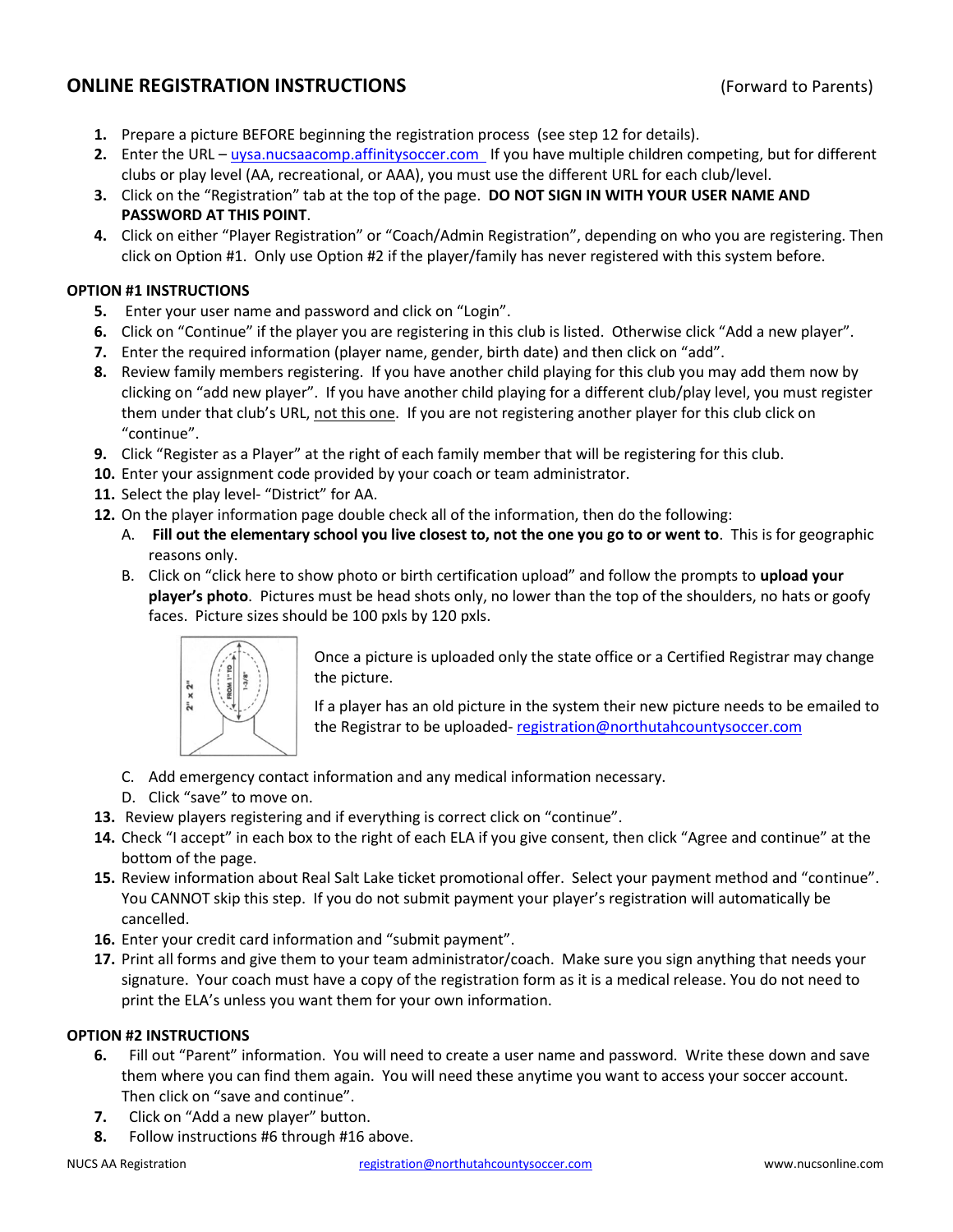# **IMPORTANT DATES AA Teams 2012-2013**

| June $11 - 15$             | Registrar (Alisa Christensen) will not be available                                                                                                                                                                           |
|----------------------------|-------------------------------------------------------------------------------------------------------------------------------------------------------------------------------------------------------------------------------|
| June 20                    | Last day for Fall team registration check-in (by appointment). You can turn<br>them in before this date if you have all registration materials ready. Teams<br>turned in after this date will be assessed a \$50.00 late fee. |
| July 11                    | Last day teams will be accepted with a \$50.00 late fee.                                                                                                                                                                      |
| November 15-<br>January 15 | Transfer window.                                                                                                                                                                                                              |
| January 23                 | Last day for Spring team registration. Teams turned in after this date will<br>be assessed a \$50.00 late fee.                                                                                                                |
| <b>February 6</b>          | Last day Spring teams will be accepted with a \$50.00 late fee.                                                                                                                                                               |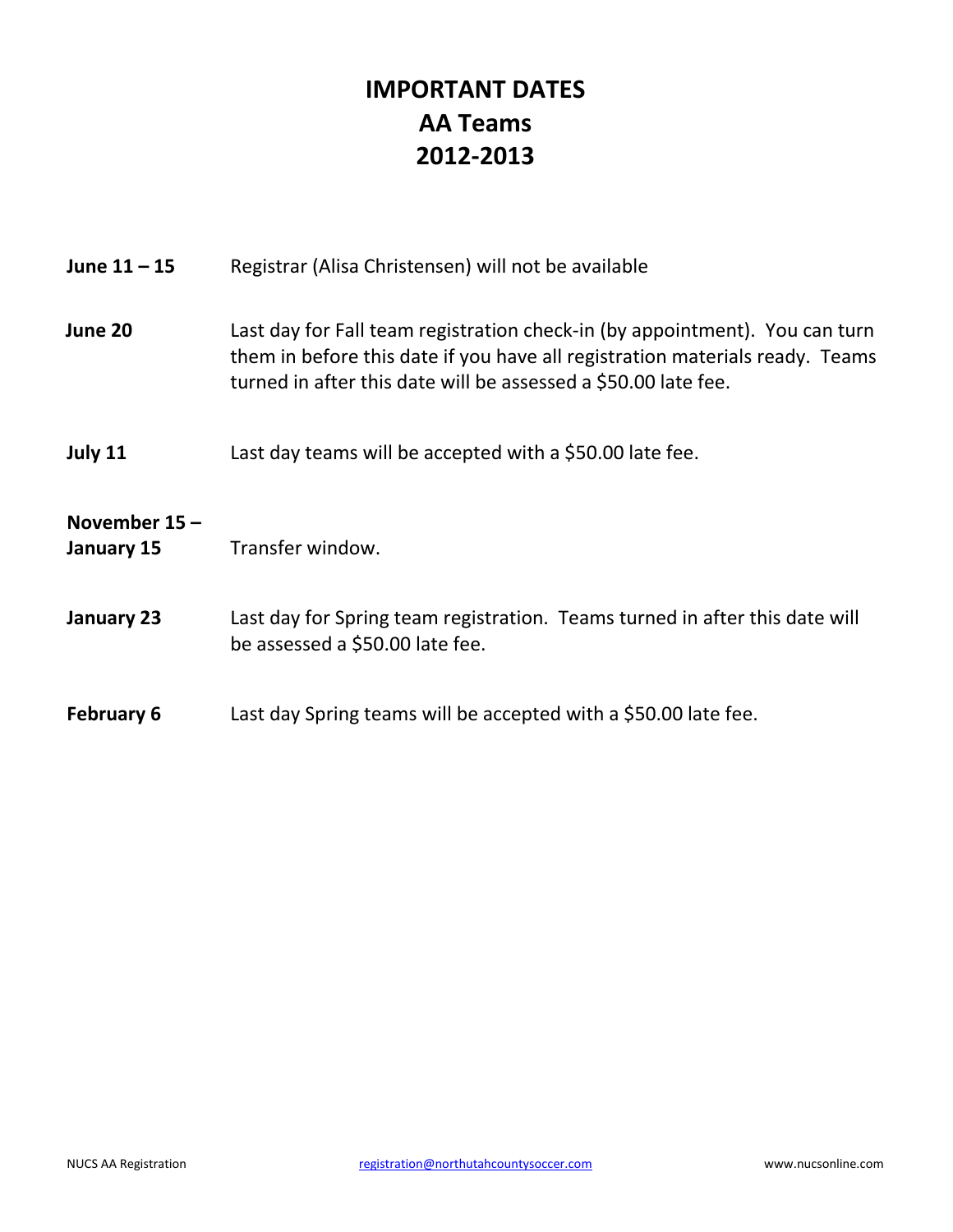# **General Information**

- 1. **Registration** all players MUST register online. All fees (NUCS, UYSA, & District 5) must be paid online at the time of registration.
- 2. **Licensing** all Head Coaches of AA (District) level teams are required to have an E license within their first year of coaching. If the Head coach does not have an E license at the beginning of the season, a waiver is required at the time of registration. The waiver form can be found at www.utahyouthsoccer.net under "Resources" then "Download Center". The next E license clinic will be held June 25, 26, 28, 30. For more information at the UYSA site go to "Coaches" then "Coaching Education".
- 3. **Pictures** must be uploaded every year.



Each team is expected to upload pictures in ALL player and admin accounts. Pictures must be head shots only, no lower than the top of the shoulders, with player looking directly at the camera- no hats or goofy faces. Picture sizes should be 100 pxls by 120 pxls.

If a player has an old picture in the system, their new picture needs to be emailed to the Registrar to be uploaded- registration@northutahcountysoccer.com

- 4. **Birth Certificates** all players must upload a copy of their birth certificate to verify age. If a birth certificate is in a foreign language, a translation and form must be provided. The form can be found at www.utahyouthsoccer.net under "Resources" then "Download Center".
- 5. **Play-Up Rules** Players may not play-up more than the maximum, and players may never play down.
	- a. U9-U10 may play up a maximum of one year.
	- b. U11-U14 may play up a maximum of two years.
	- c. U15 and older will be unrestricted for play up. The actual age of the player determines the play-up, not the division the player is registered in.
- 6. **Multi-Roster** a player may only multi-roster in the same level of play (State or District) and in a different age group or gender. This means players MAY NOT roster on both a AA, a AAA, or Challenger team. The player must understand that if there are conflicts in the game schedule, he or she is first committed to the primary  $(1^{st})$ team's game. The multi-roster form can be found at www.utahyouthsoccer.net under "Resources" then "Download Center". Multi-rostering can be done after the game schedule has been announced. Once the form is filled out it is turned in (along with the multi-roster fee) to the League Registrar.

### **7. Transfers-**

- a. Once a player is accepted and rostered onto a team he/she can only transfer during the transfer window. The transfer window is from November  $15<sup>th</sup>$  to January  $15<sup>th</sup>$ .
- b. A player cannot transfer if it causes the number of players on his team to drop below the minimum number of players required plus 2.
- c. A coach cannot release a player from his team without a parent's signature.
- d. The transfer form is found at www.utahyouthsoccer.net under "Resources" then "Download Center". This form must be signed by the current coach and the new coach, it is then turned in (along with the transfer fee) to the League Registrar.
- 8. **Summer Tournaments:**
	- a. In-State Tournaments- Game Day Rosters will be used for in-state tournaments.
	- b. Out-of-State Tournaments- Teams attending out-of-state tournaments must have player cards. You must provide information at registration about any out-of-state tournaments your team will be attending so player card can be processed for your team. The fee for player cards is \$20 per team.